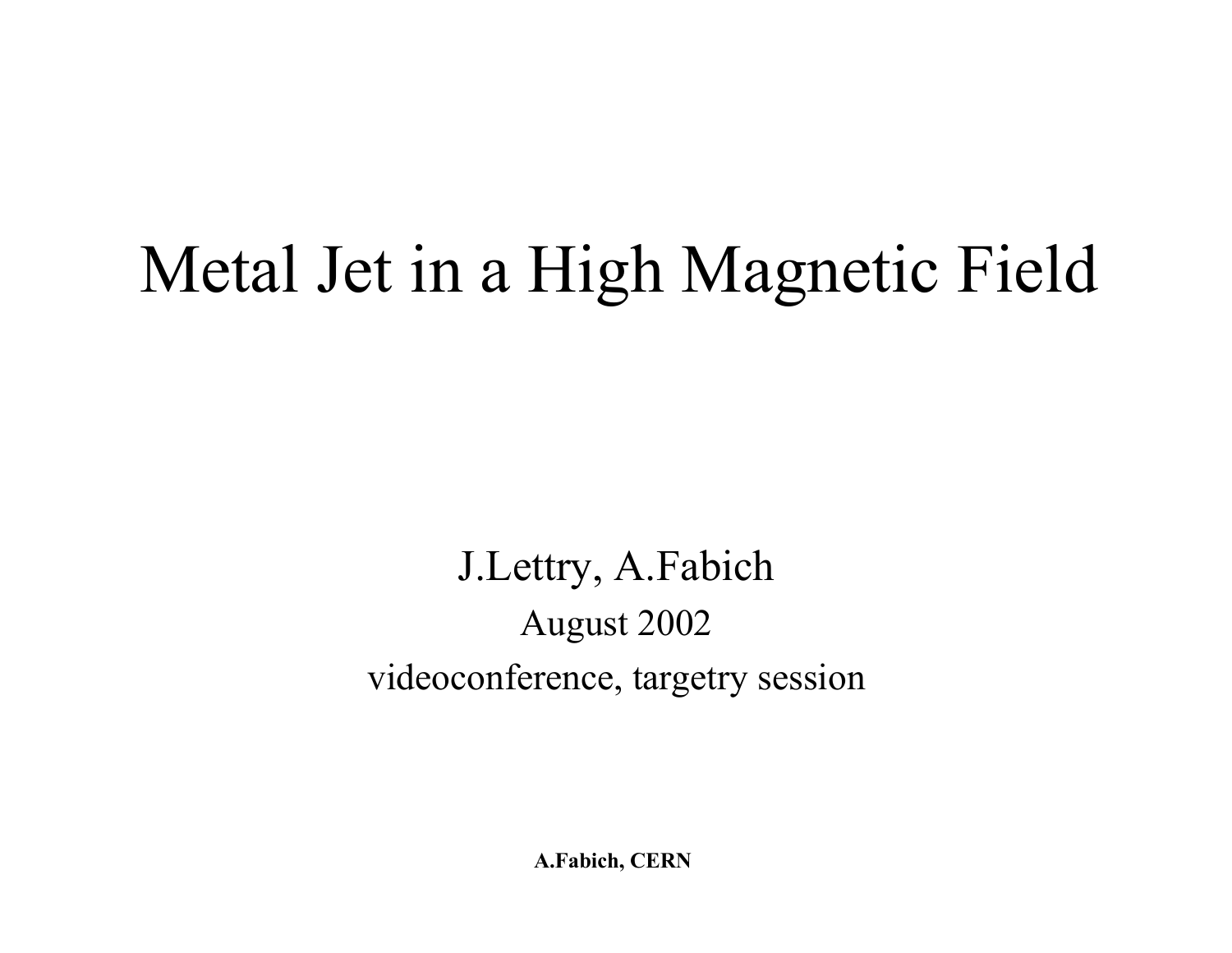Grenoble High Magnetic Field laboratory (setup)

- mercury jet
- $\bullet$  d<sub>nozzle</sub>=4 mm
- colinear/inclined injection
- $v_{jet} \le 12$  m/s
- B-field up to 20 Tesla

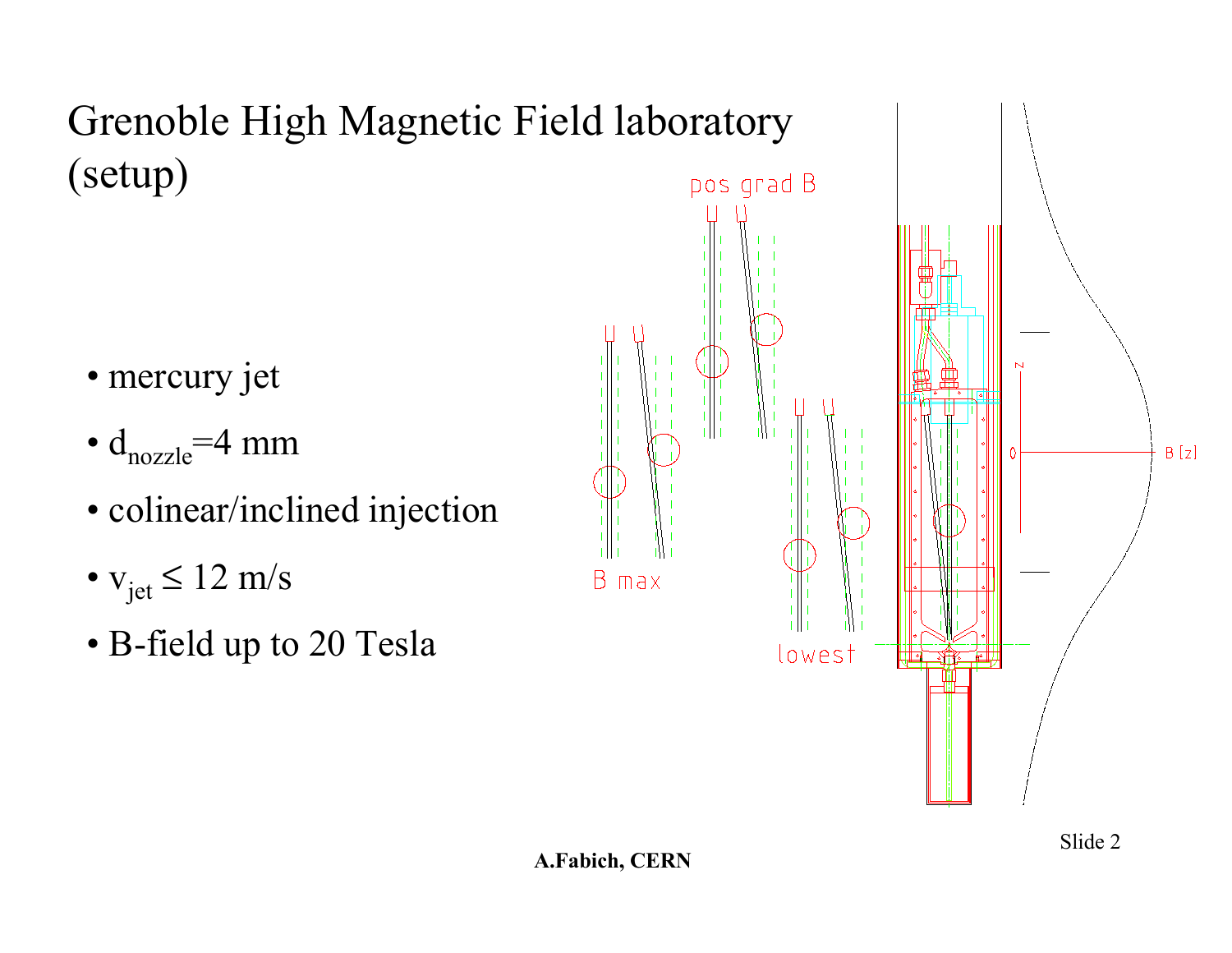### Setup Arrangement

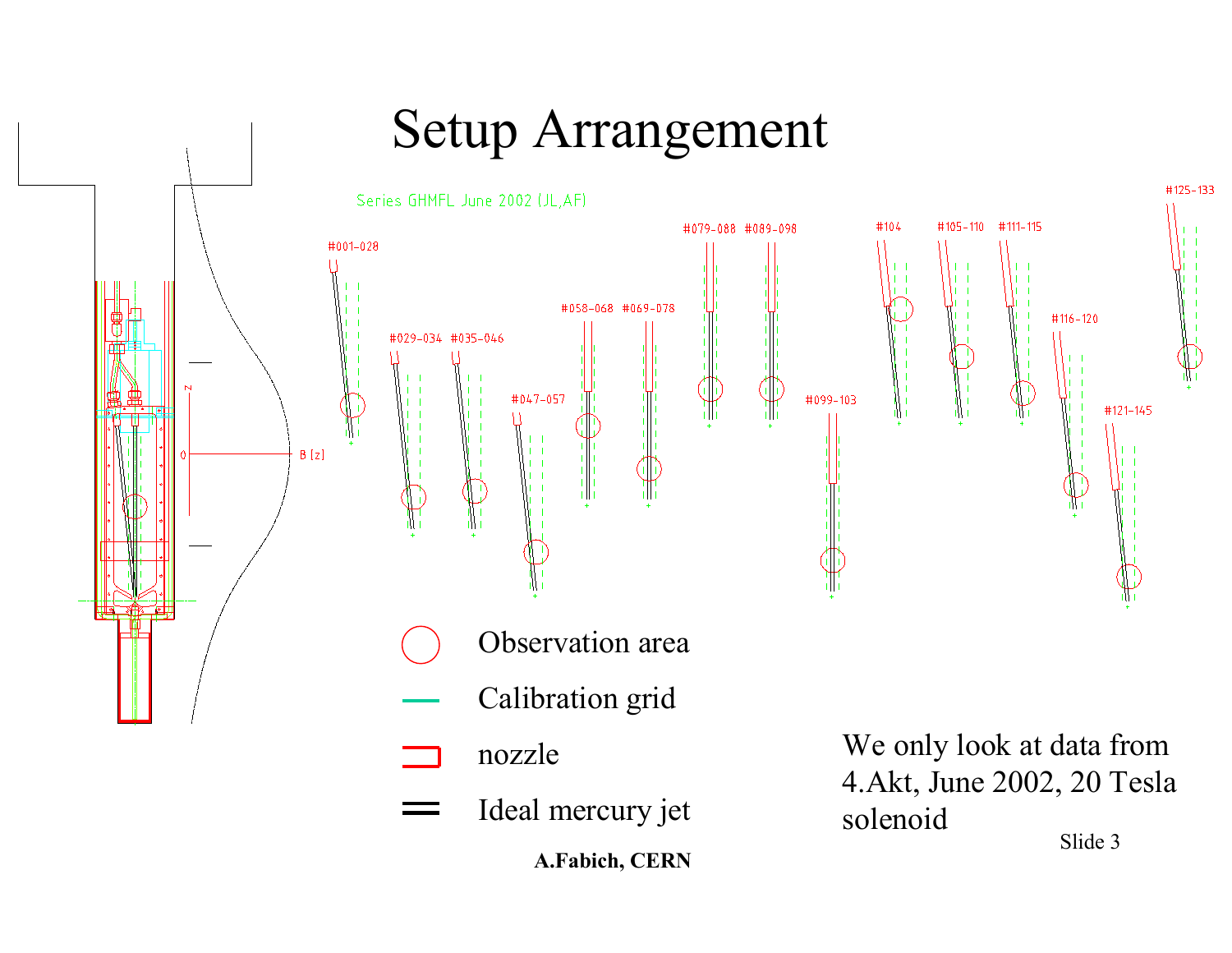# In/Output variables

- B-field ≤ 20 Tesla
- Driving pressure ≤ 75 bar
- Nozzle position
- Nozzle type  $0^{\circ}/6^{\circ}$  (short/long)
- •Observation distance ≤ 20 cm
- Jet/surface velocity
- Jet inclination
- Jet offset
- Jet width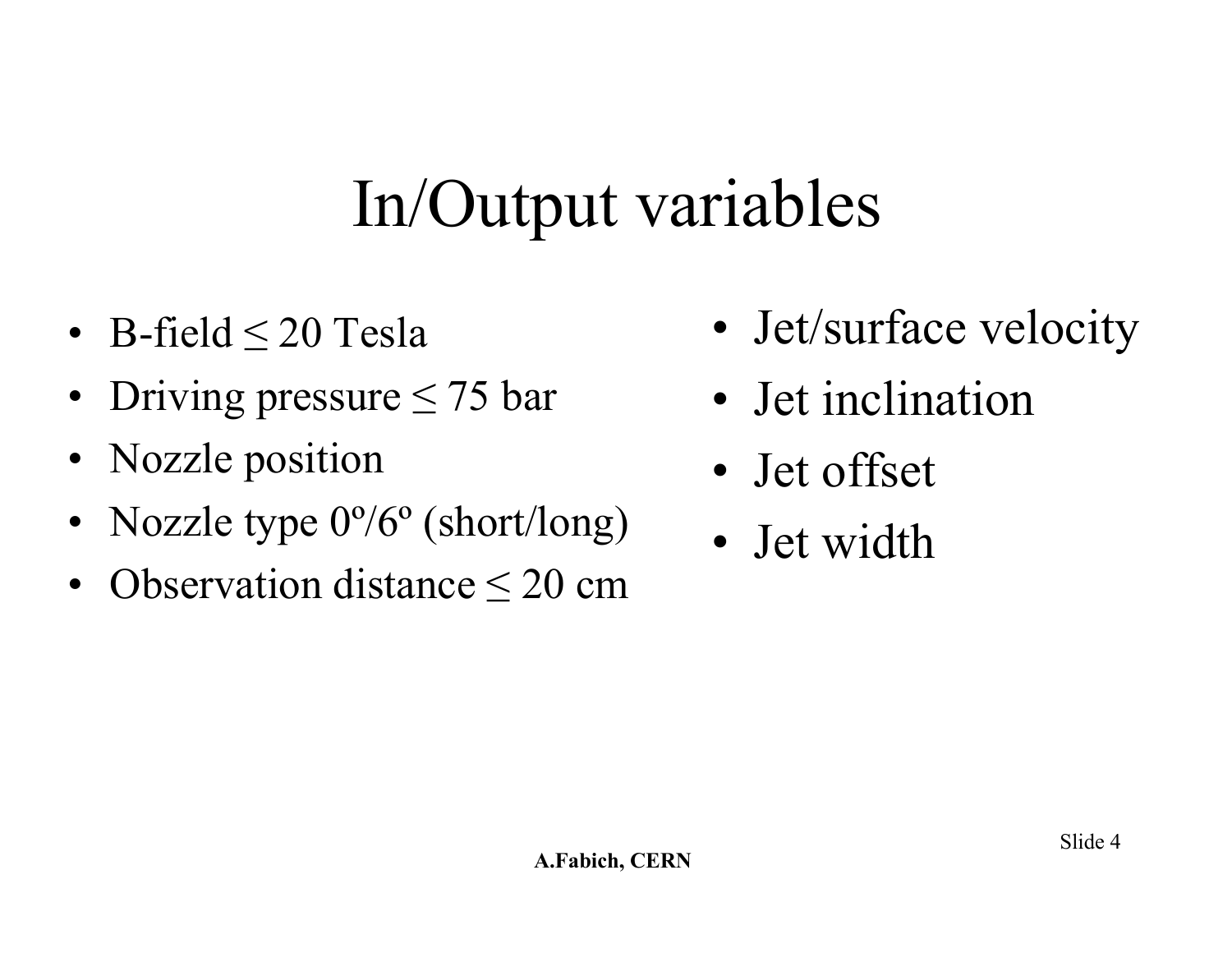

nozzle







This **qualitative behaviour** can be observed **in all events**.

Jet traverses  $\mathrm{B_{max}}$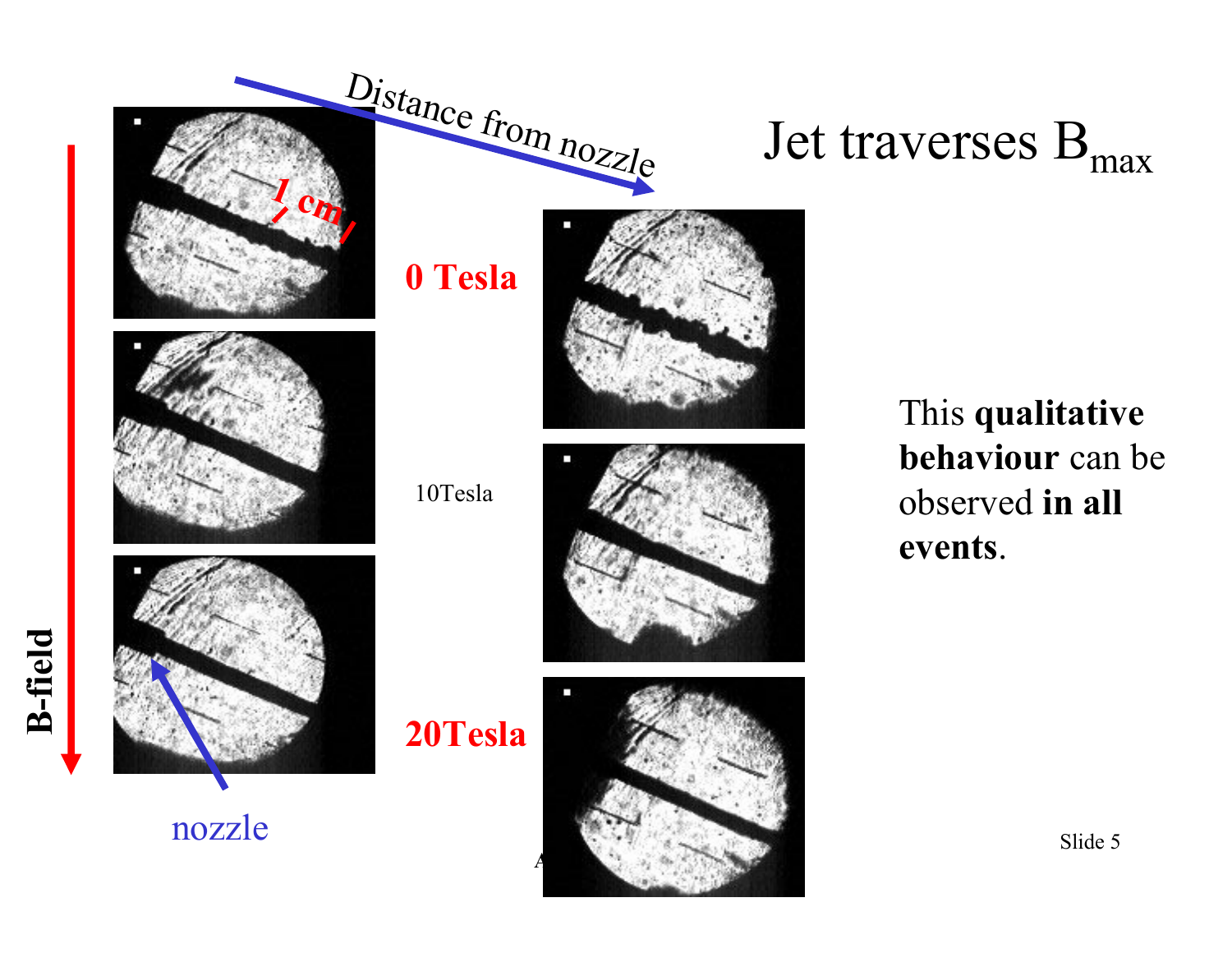#### Long/Short nozzle at B=0

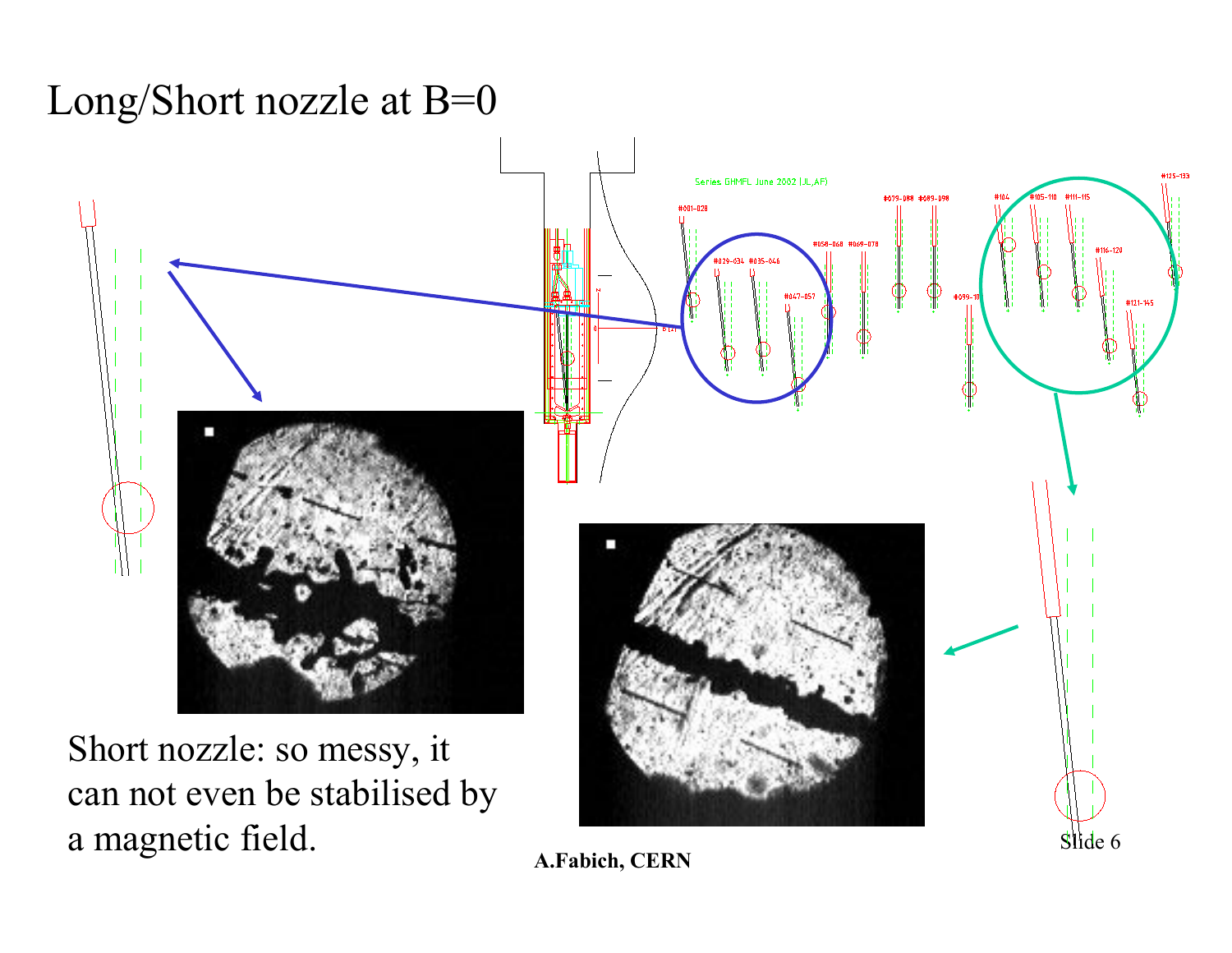Qualitative observation:

- jet are smoothed by the magnetic field
- tip gets like a torpedo
- jet gets very stable

Can we put this into numbers?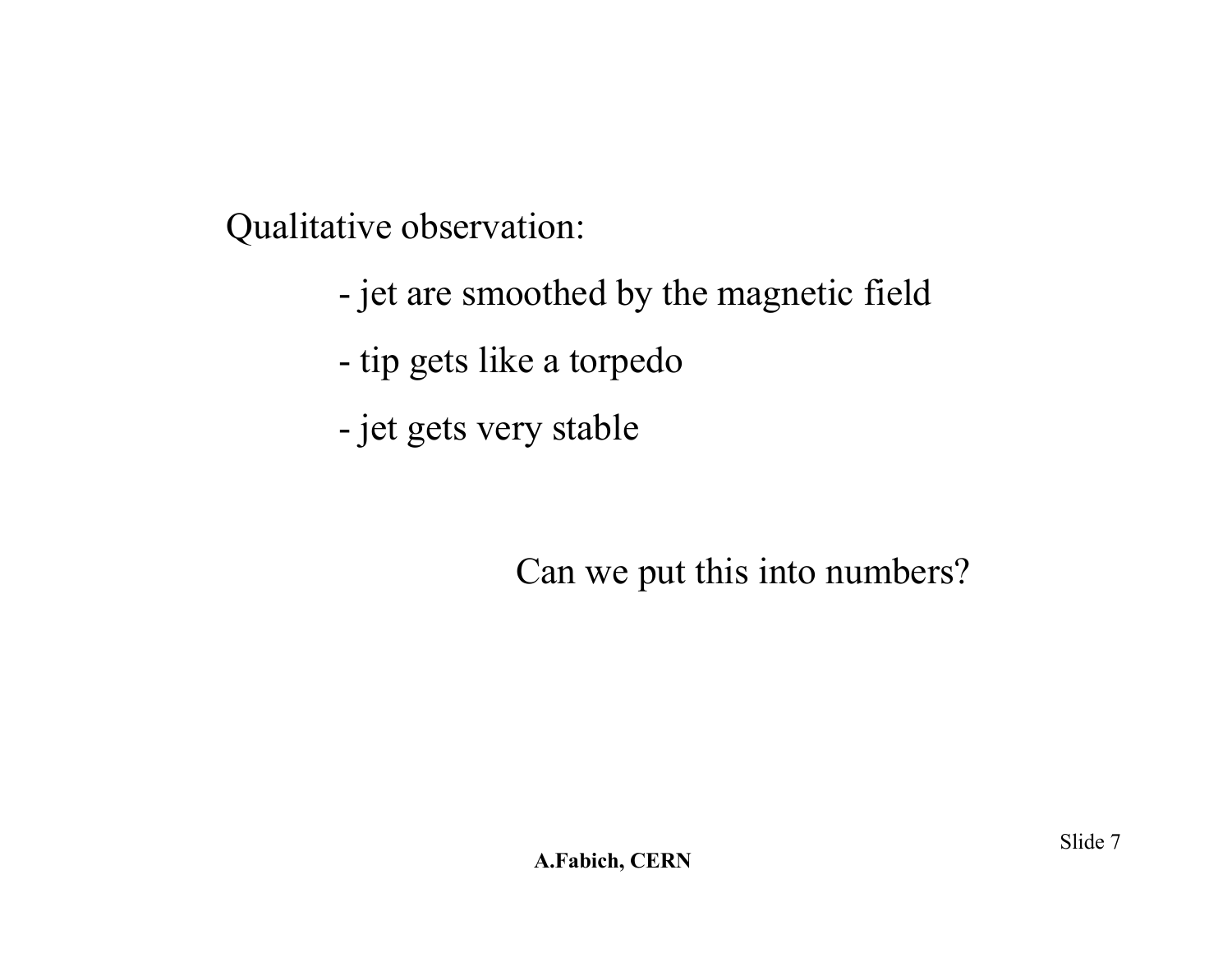### Digital Image Processing

- Using Mathematica (lasts forever, but it works)
- Look at the few examples on the next pages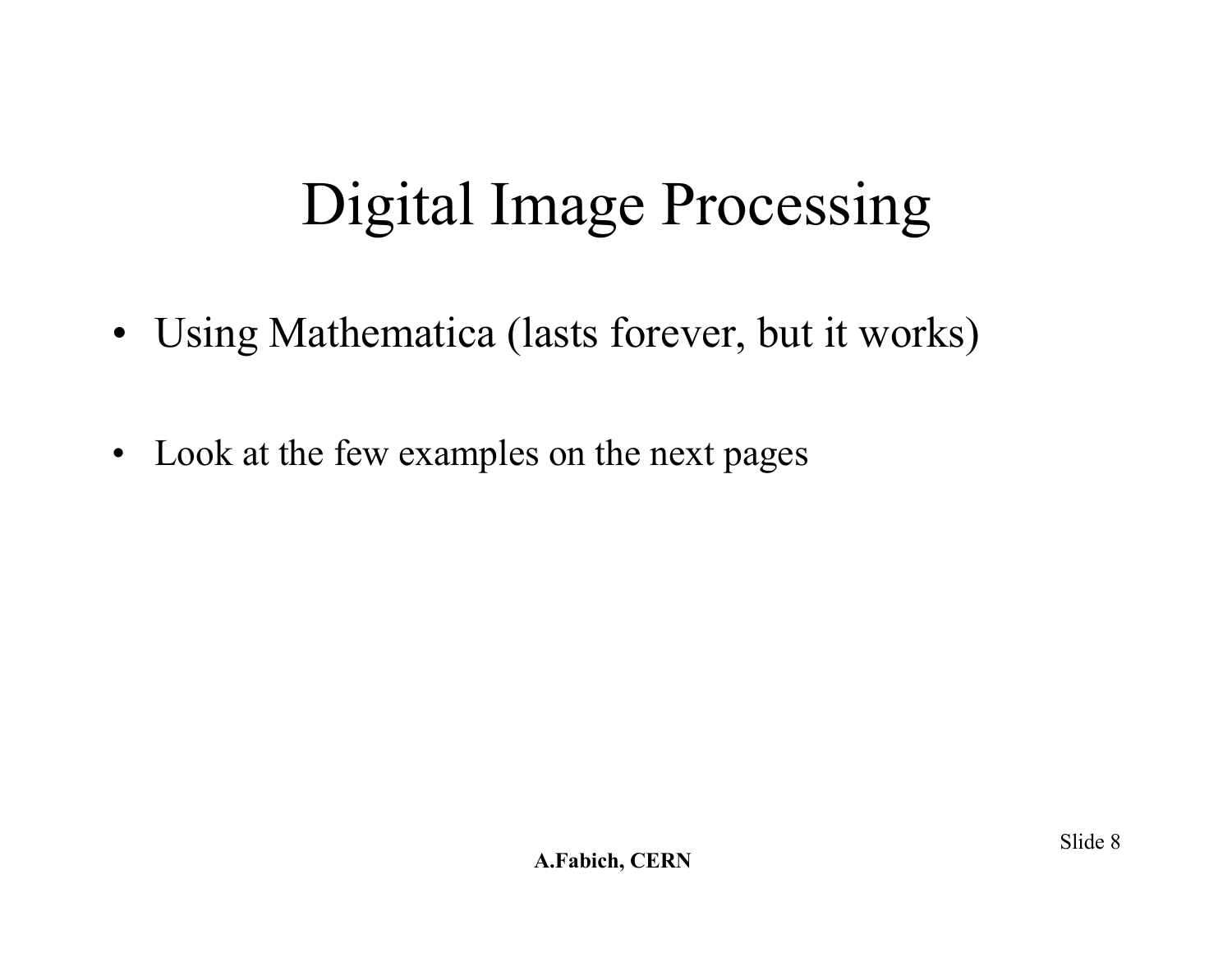## Calibration

From the original picture the position of the grid lines is extracted  $\Longrightarrow$ 

Resolution ∆x<sup>≈</sup>0.33 mm

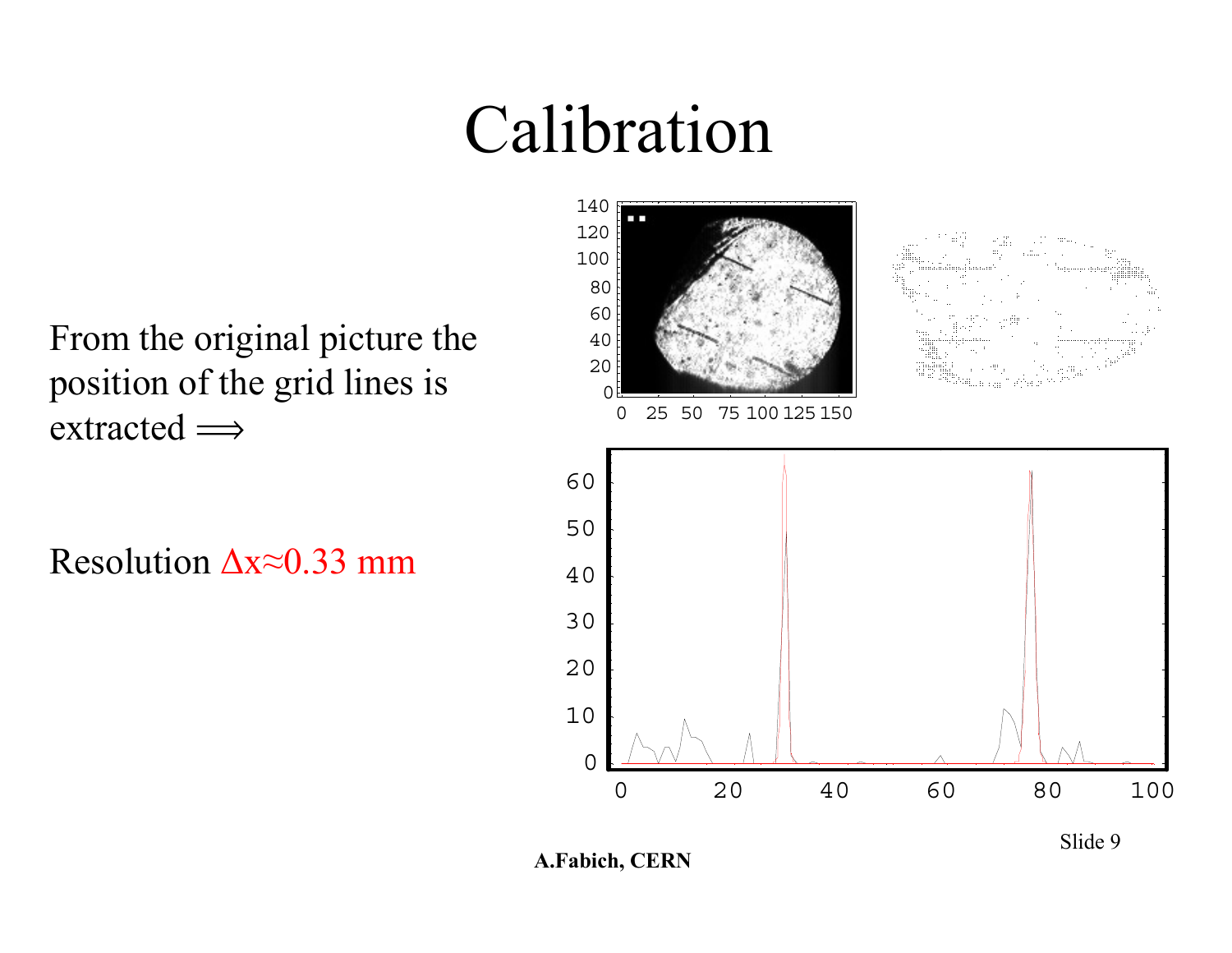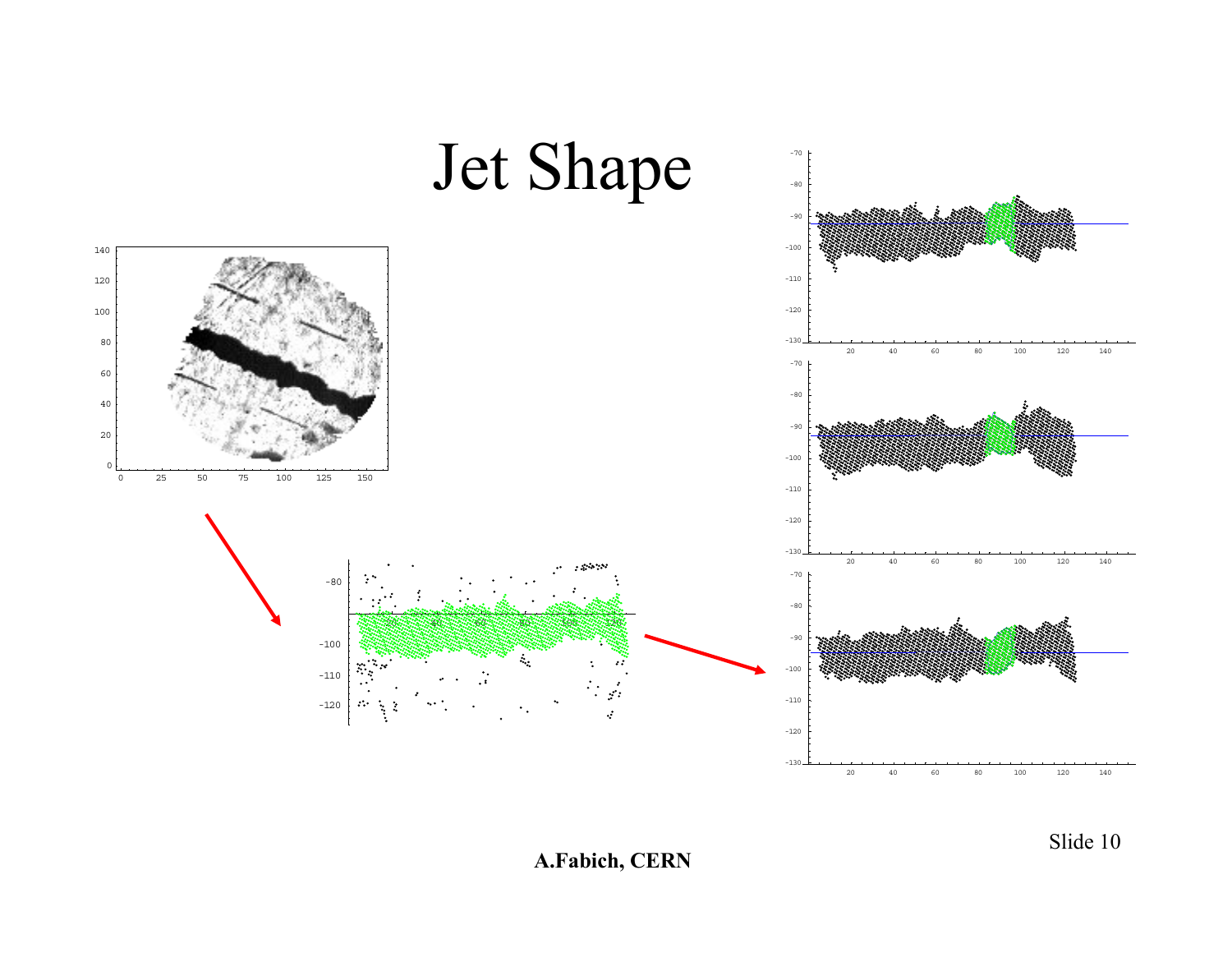# Typical Final Output

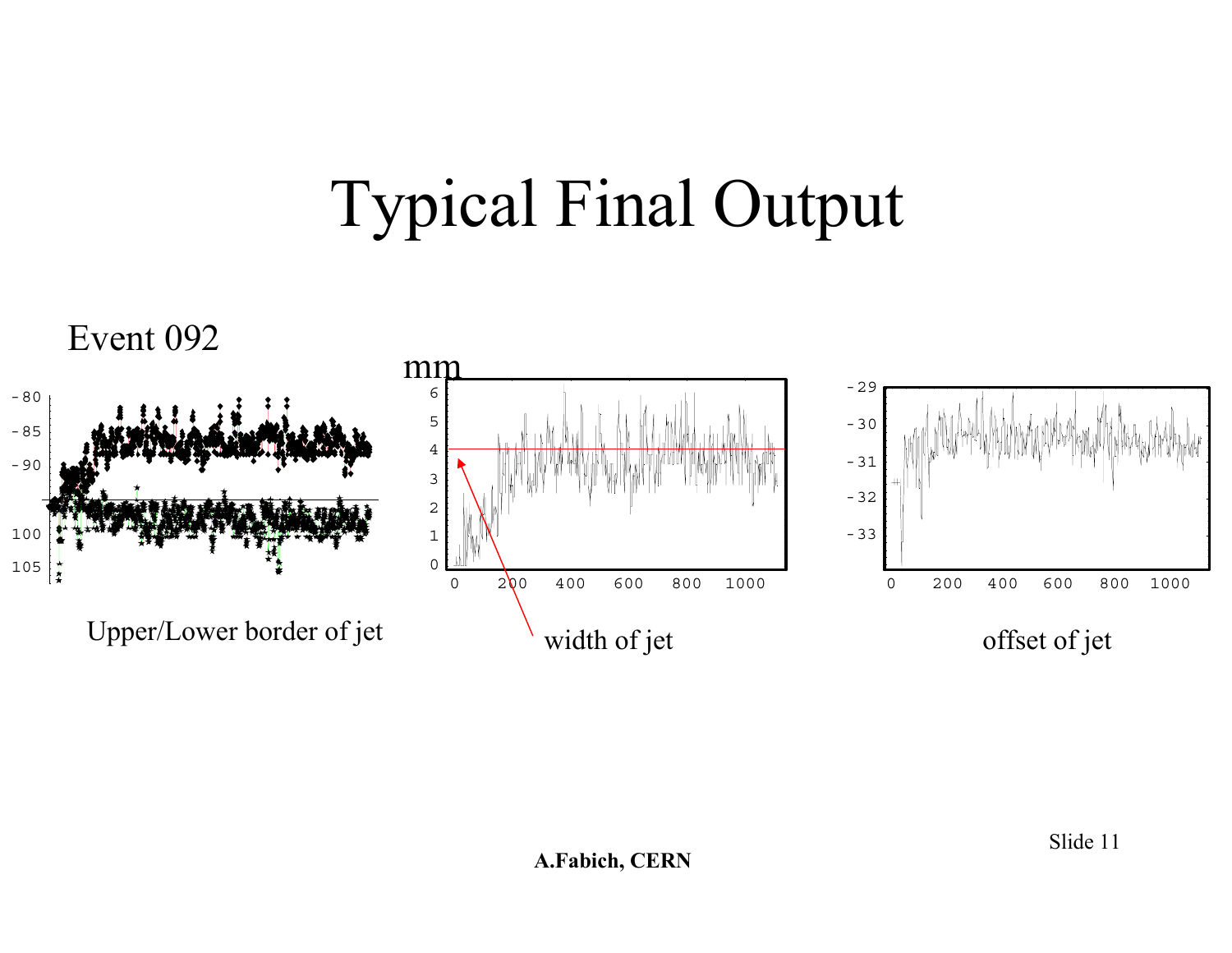Tip velocity Manually measured: reliable, but without error bar